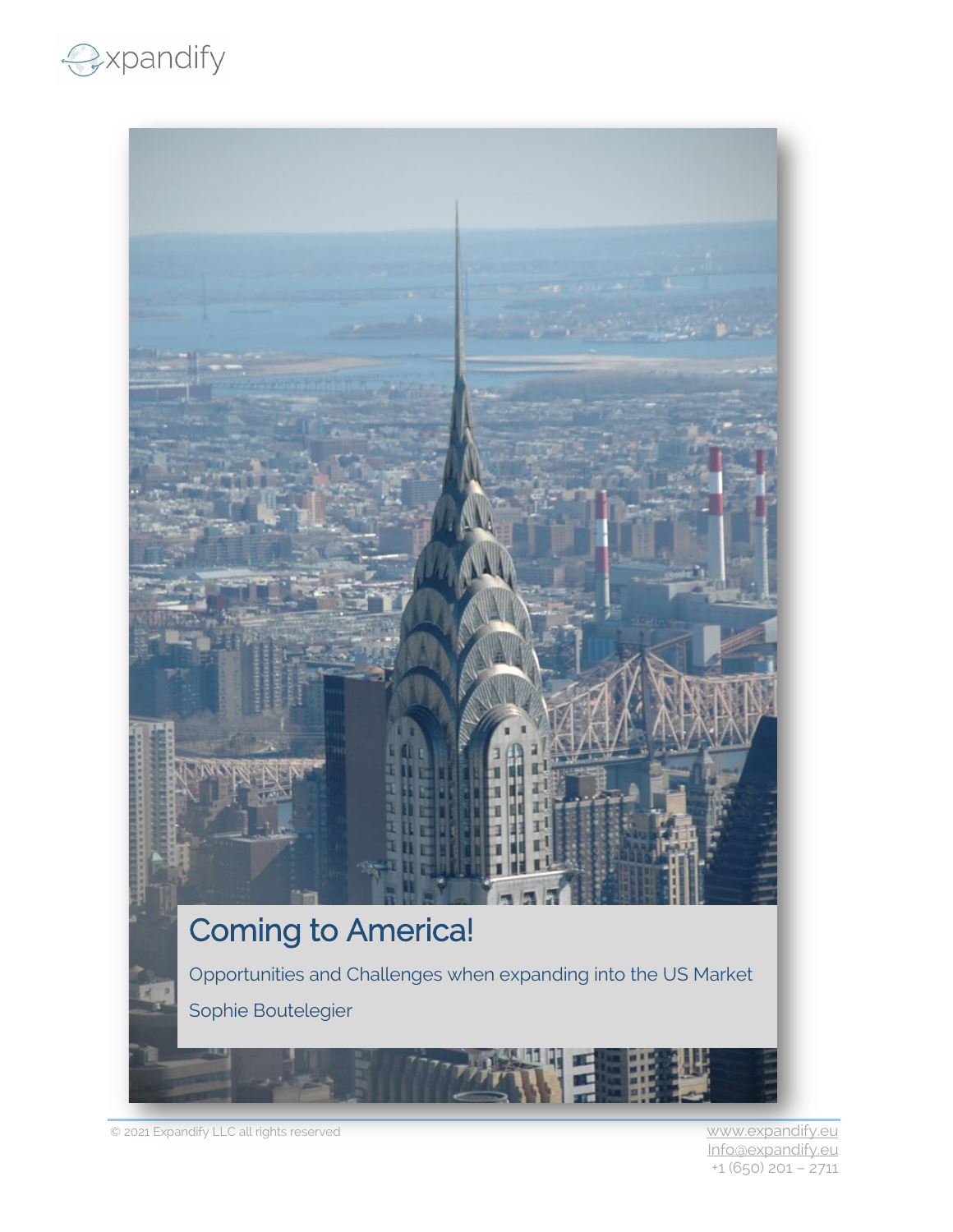

## Coming to America!

If you want to grow your business internationally, the US is your number 1 destination. There are many good reasons to go West, but you need to be prepared and have a solid strategy to crack this exciting but challenging market.



## America: The Land of Opportunity

There is no doubt that the American market provides exciting growth opportunities and attractions.

Largest market | Being the largest consumer market in the world with nearly 325 million people, the US is a very attractive place to grow your business. Americans are also the world's biggest spenders. The household spending in the US is higher than for the 28 European Union countries combined and accounts for nearly a third of global household consumption.

Business-friendly Environment | The US is one of the best countries in the world for entrepreneurs. In 2020 the US were ranked number 6 on the World Bank's Doing Business report, one of the most well-respected indexes on how friendly a country is to entrepreneurs. The measures of the World Bank include things like how long it takes to get necessary permits, how long it takes to establish a business (my Californian LLC was formed in 8 days!), and how burdensome the regulatory and tax environments are. In Europe, only Denmark is ranked higher.

© 2021 Expandify LLC all rights reserved [www.expandify.eu](http://www.expandify.eu/)

 [Info@expandify.eu](mailto:Info@expandify.eu) +1 (650) 201 – 2711